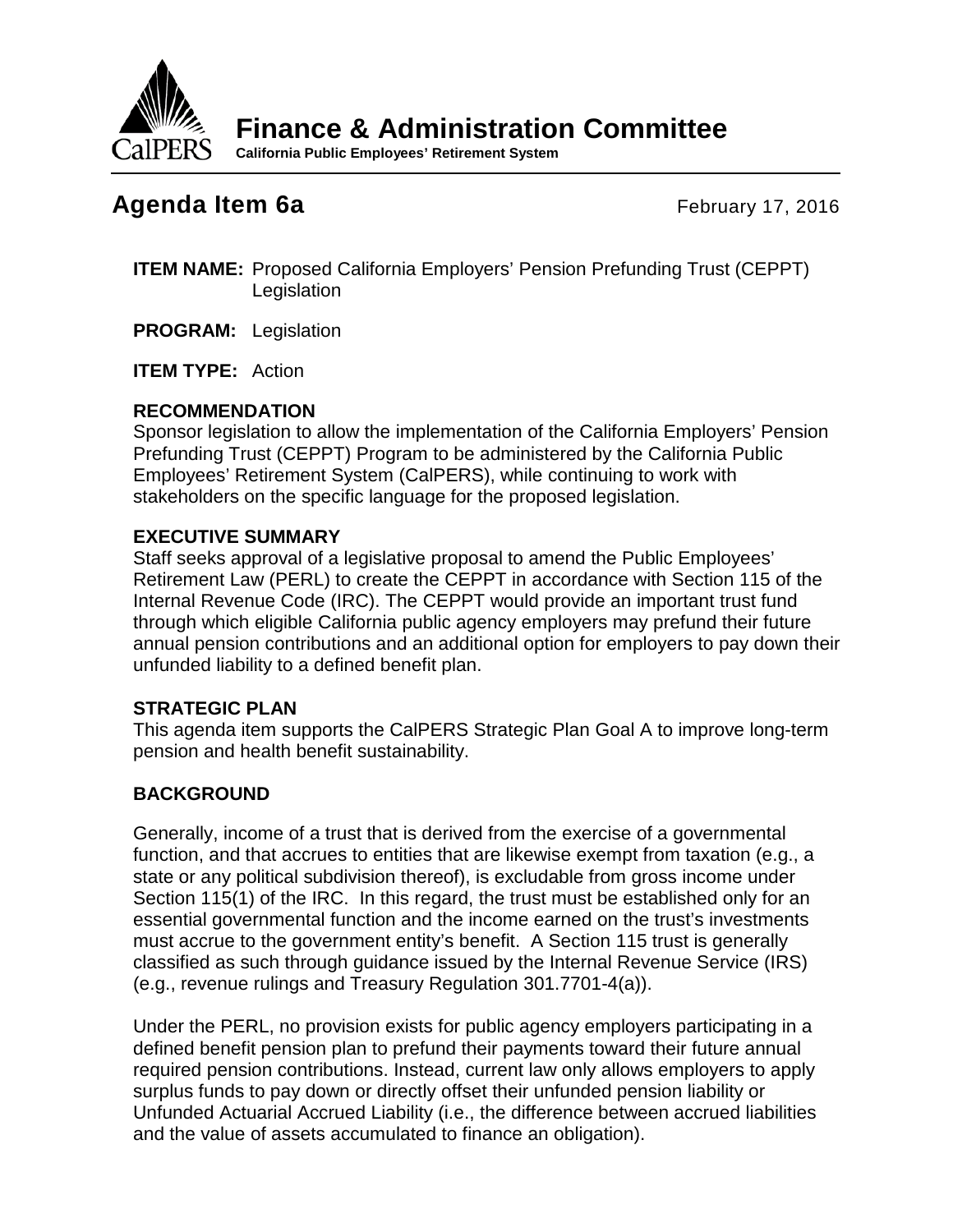Agenda Item 6a Finance & Administration Committee February 17, 2016 Page 2 of 4

Recently, we understand that private sector providers have developed a Section 115 Irrevocable Trust (Trust) for public agencies to prefund their pension costs and help reduce their Governmental Accounting Standards Board (GASB) 68 Net Pension Liabilities. The Trust appears to be similar to CalPERS' California Employers' Retiree Benefit Trust (CERBT). However, the CERBT is currently limited to prefunding employers' OPEB liabilities, not pensions.

Current market trends and the recent changes to the GASB Statement 68 Accounting and Financial Reporting for Pensions have resulted in a demand among our public agency employer community for the creation of a Trust for pre-funding pension costs.

#### **ANALYSIS**

California's public agencies and local governments currently have the ability to set aside funds outside of CalPERS to prefund and manage future pension costs. Assets are invested in a trust for the sole purpose of paying future required pension contributions or paying additional contributions toward an agency's unfunded pension liability.

For example, the Public Agency Retirement Services (PARS) offers a Section 115 irrevocable trust designed for agencies to pre-fund pension costs and reduce unfunded liabilities. Based on staff analysis, we estimate that as many as 50 CalPERS contracted employers participate in the PARS trust.

By proposing legislation to allow eligible public agency employers to prefund their future pension contributions in an irrevocable IRC Section 115 trust, CalPERS would continue to be responsive to the public employer community's needs and demands for providing pre-funding pension obligations.

A Section 115 trust would provide employers with an investment vehicle that will give them the ability to manage their payments toward their ARC. Additionally, recent changes to GASB Statement 68 effective for employer fiscal years beginning after June 15, 2014, significantly changes how employers measure and report the longterm obligations and annual costs associated with the pension benefits they provide. Specifically, the new GASB Statement 68 requires a liability for pension obligations, known as the net pension liability (NPL), to be recognized on the balance sheets of the participating employers. Under GASB Statement 68 reporting criteria, employers cannot offset their pension liabilities with assets over which they retain discretionary control and could potentially redirect for other purposes. However, an irrevocable IRC Section 115 trust established for the sole purpose of prefunding employer pension contributions would provide employers a mechanism and ability to reduce their pension liabilities for reporting purposes under GASB Statement 68.

As part of the risk mitigation work that the CalPERS board and staff have engaged in with stakeholders over the last 18 months, additional employer contributions towards employers' unfunded liability have been encouraged as an effective way to increase the funded status.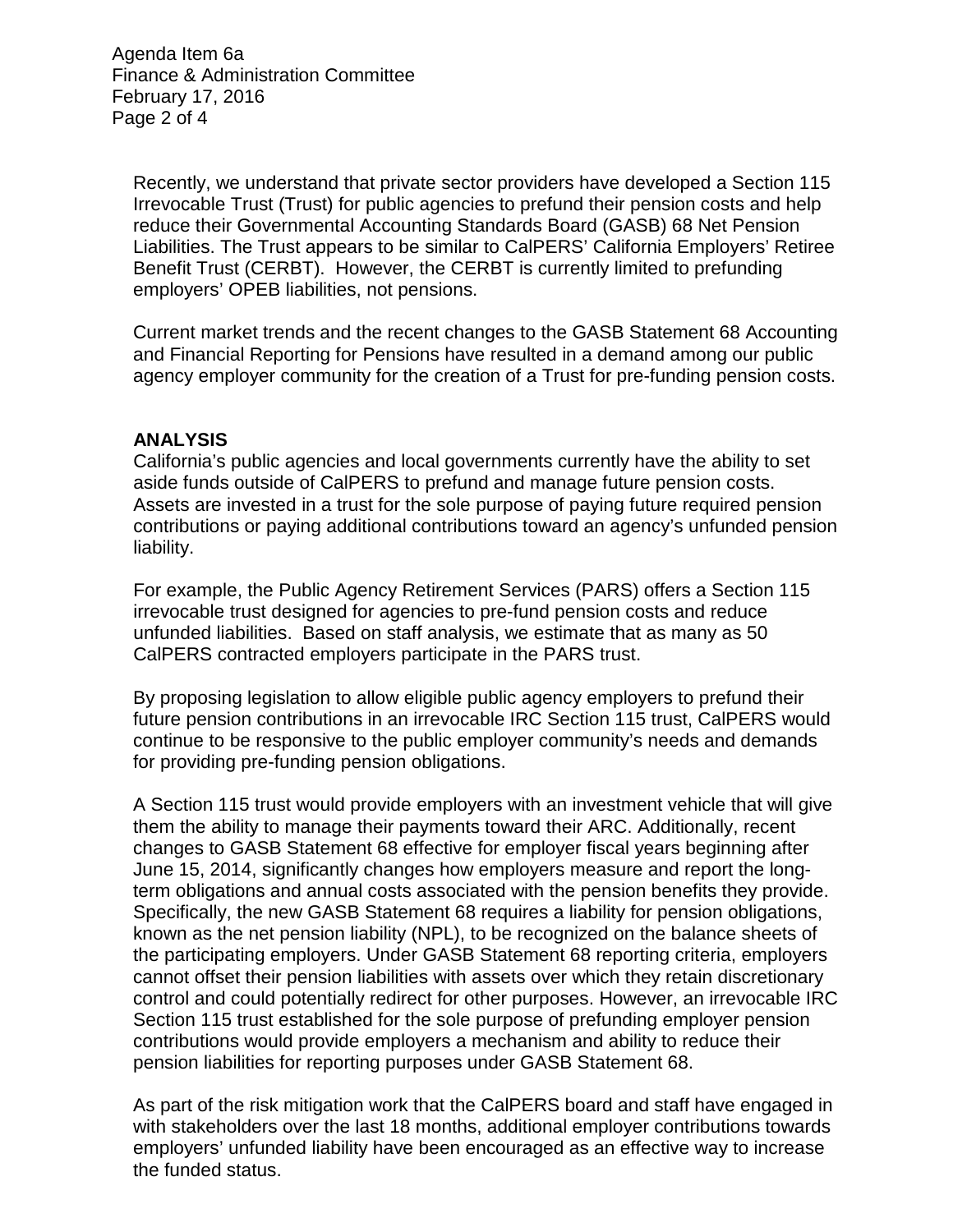Agenda Item 6a Finance & Administration Committee February 17, 2016 Page 3 of 4

### **Stakeholder Outreach**

In January, staff conducted a survey of CalPERS employers to gauge their interest in participating in a pension pre-funding trust and to understand what program structures and investment risk and return profile would work best for them.

Approximately 786 employers responded to the survey. Below are highlights of the results:

- 60% of respondents indicated they have not heard of a prefunding trust, providing staff with an opportunity for education
- 61% would be interested in a pension pre-funding trust program
- When asked about risk and return profiles, 47% said "low risk," 28% said "very low risk" and 25% said "moderate risk"
- 42% of respondents are currently pre-funding OPEB liabilities

Staff has also conducted preliminary discussions with member and employer association leaders and will continue to gather their feedback and input on the interest level of CalPERS establishing a pension pre-funding trust program.

Member association leaders have requested that language be included in the proposed legislation that would require "mutual agreement" between the employer and employee groups before the employer could contribute funds to the pension prefunding trust. Leaders believe mutual agreement is necessary to ensure that employers do not bargain to impasse and unilaterally implement a contribution to the trust over the objections of employee organizations. While the member association leaders have indicated they support the concept of prefunding pension obligations with surplus funds, a concern related to how "surplus funds" are determined, allowing employers to divert funds into a trust account that cannot be accessed for purposes other than pension obligations and doing this without first negotiating with the exclusive representative of public employees. Without such language, member associations have indicated that they could not support the creation of the trust.

Employer association leaders representing our employers believe a pension prefunding trust would benefit employers, however, some feel the language proposed by member associations may be an impediment to employers participating in the trust. Leaders believe that the process of funding pensions is already transparent and part of the current budget process for employers. Early indications from employer associations indicate that such language may undermine the program's intent and make pre-funding substantially less attractive and feasible to cities.

CalPERS staff will continue to discuss considerations with both parties to meet the needs of our members and employers. If staff are unable to reach a conclusion that is satisfactory, we will return to the Committee in March for further discussion.

### **BUDGET AND FISCAL IMPACTS**

Program implementation is dependent upon legislative approval and an appropriation to create the new program with the earliest implementation date of January 2017.